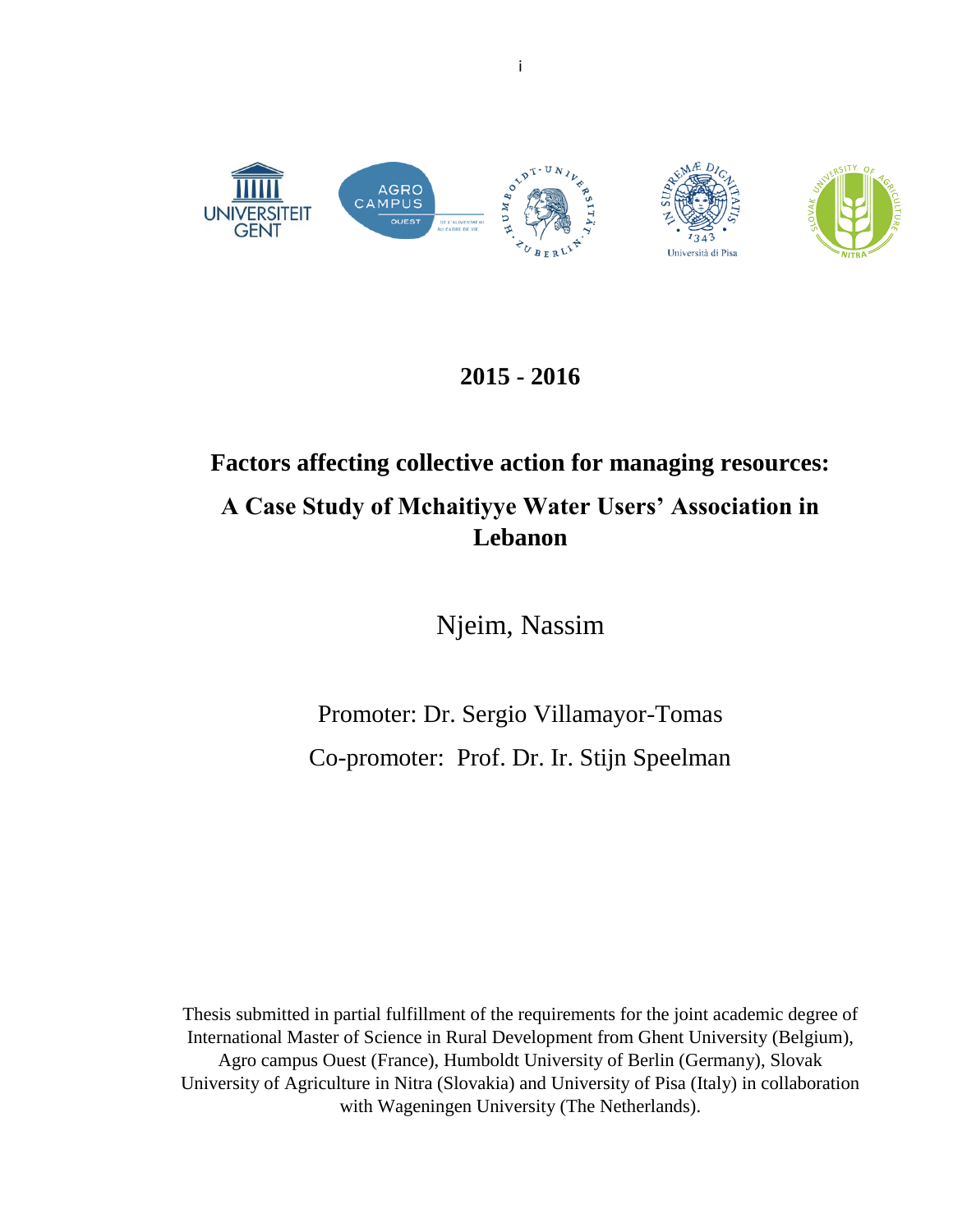This thesis was elaborated and defended at Humboldt University of Berlin within the framework of the European Erasmus Mundus Programme "Erasmus Mundus International Master of Science in Rural Development "(Course N° 2010-0114 – R 04-018/001)

## **Certification**

This is an unpublished M.Sc. thesis and is not prepared for further distribution. The author and the promoter give the permission to use this thesis for consultation and to copy parts of it for personal use. Every other use is subject to the copyright laws; more specifically the source must be extensively specified when using results from this thesis.

The Promoter The Author Dr. Sergio Villamayor-Tomas Nassim Njeim

Co-promoter

Prof. Dr. Ir. Stijn Speelman

## **Thesis online access release**

I hereby authorize the IMRD secretariat to make this thesis available on line on the IMRD website

The Author

Nassim Njeim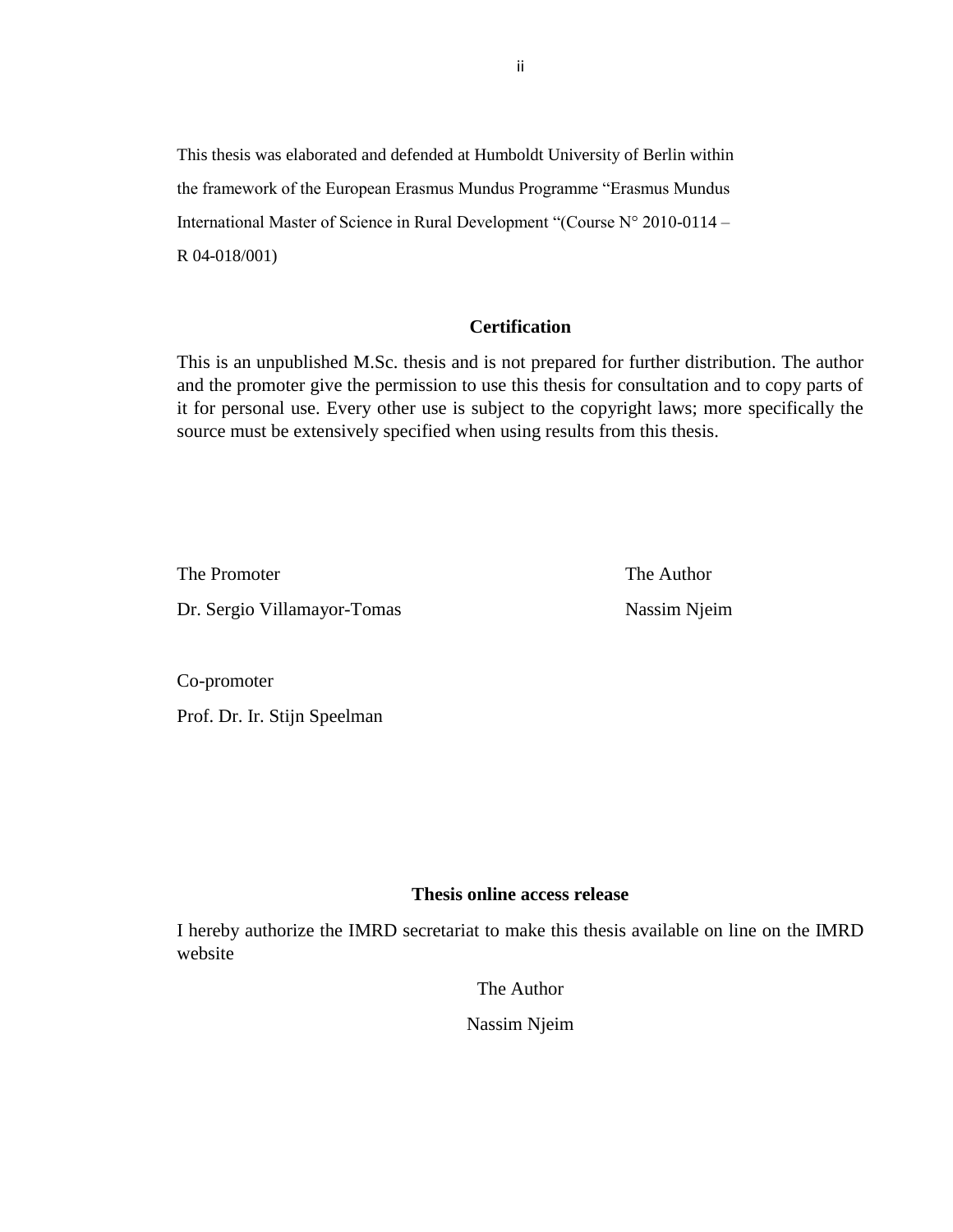#### Chapter 6: Conclusion and Recommendations

A civil war that lasted 15 years (1975-1990) and a stagnation and instability in Lebanon's politics still causes water quality and allocation problems all over the country, and in rural areas in specific. Although Lebanon enjoys a high precipitation level with good abundance of water, that is not, however, used efficiently (Comair 2008; Mallat 1982; Mallat 2008). A national strategy launched by the MEW was set to improve the water status and the managerial gaps that were acknowledge; Unfortunately low advancement have been experienced and as stated by the USAID report that most of the developmental projects were oriented towards infrastructure rather than management and still water allocation is a problem in Lebanon. When water management decisions are central, an important development apparatus is to adapt water allocation mechanisms to local conditions (Merrey et al. 2007; as quoted by Gharios 2009); in addition, the third point of the development strategy set by the MEW was the creation of Water User Associations to facilitate and organize the use of irrigation water. This is the case with water allocation in Mchaitiyye village that is far from the capital Beirut and that faced water depravity for almost five decades until MWUA was created and made water available to the village.

This research started because there was a need to investigate the factors that affected the emergence and robustness of MWUA. Through an overview given by the president, an inflection point in the management of MWUA was noticed, and events were analyzed before and after the inflection point. In order to do that, a holistic understanding of the history of the area and Mchaitiyye in specific was necessary. In addition chapter 3 gives a detailed analysis of the events that happened throughout MWUA were noted. Later on in chapter 4, factors of CPR management that were present in MWUA were highlighted with their corresponding value, and chapter 5 analyzes the outcome on performance, and social and ecological factors.

This concluding chapter is mainly a summary of the findings and answers the TRQ related to factors affecting CPR of this research; in addition it also answers the Societal and Scientific objectives of this research. In the second section, recommendations are stated for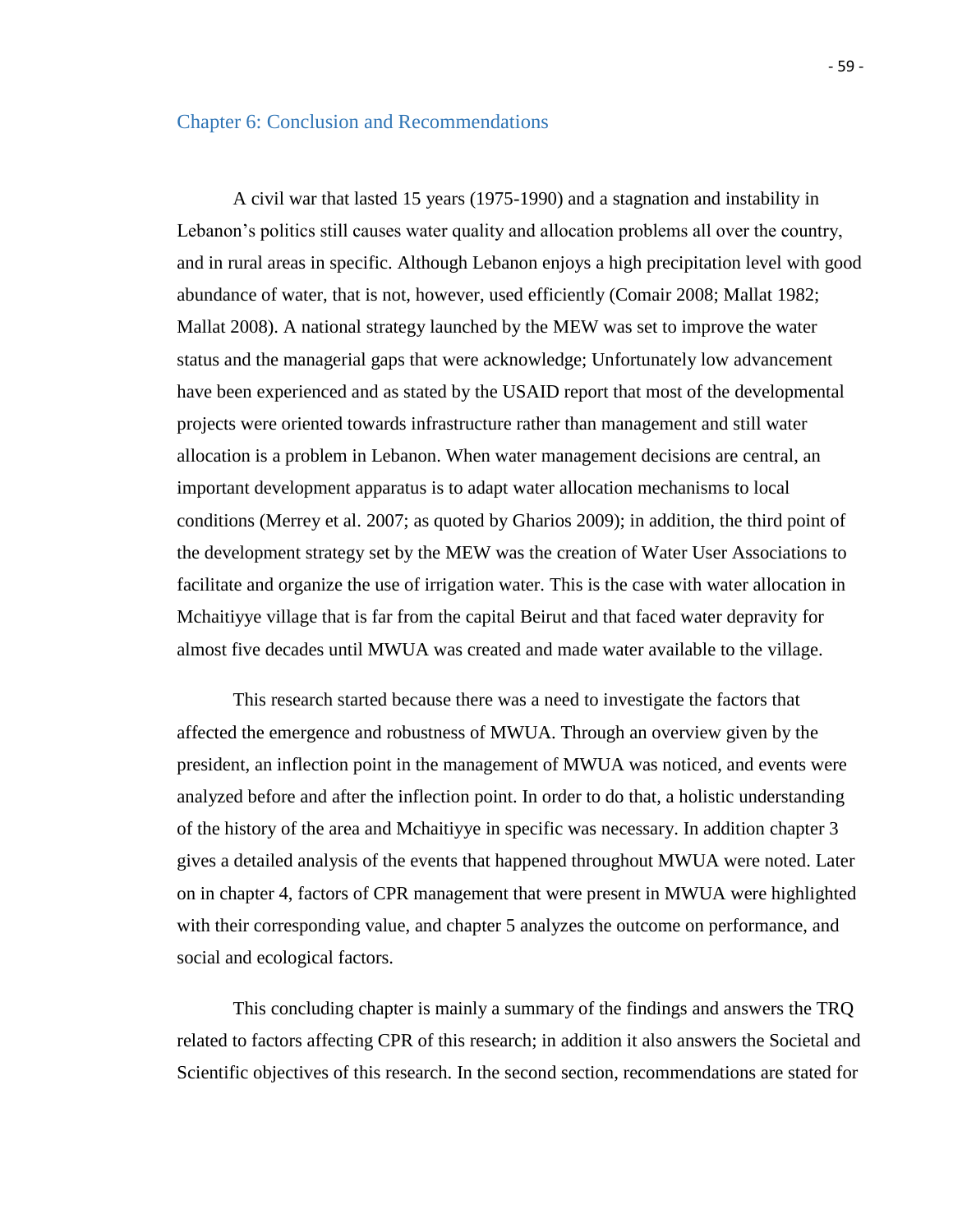both the MWUA for its further improvement, and on the national level related to creation of WUA.

#### *6.1 CPR management factors in MWUA*

This paper examined the successful emergence and robustness of irrigation governance and collectiveness in Mchaitiyye village done by the MWUA. The expected outcome of the study was that the management of MWUA would justify and comply with the factors suggested by the model set by the author. Analyzing the MWUA case, referring to a certain number of variables chosen by the author, it is still difficult to concentrate on each variables' effect, and on the outcome generated on the stages of emergence and robustness; which also proves Agrawal's (2001) conclusion that "the large number of variables affecting the management of CPR creates obstacles that exist in the problem of spurious correlation, and the difficulty of avoiding multiple and contingent causation in single case studies". The focus was on the events taking place before an inflection point and after an inflection point to find out the mechanism and factors relating to these two periods.

**First Snapshot**: The MWUA low group size with high homogeneity of identity and interest, and the personal initiative of the president that was the main catalyst for the creation of MWUA were of high importance in the emergence of the WUA. A close interrelated factor was resource dependency which concentrates on the group's poverty and the need to generate an income.

**Second Snapshot:** Contracting an expert (agricultural engineer) that helped in better allocating rights and did a positive impact on the production system along with installing a water meter to insure proportionality and monitoring were of a highlight. Monitoring and enforcement (M&E) played an important role in the robustness of MWUA, which proved Agrawal's (2001) argument that M&E are determining effects in robustness. While MWUA has been working its way to improve M&E, though highly interrelated with proportionality of rights, through the water meter this step will help them to sustain the WUA hypothetically. Since the water meter was installed in 2016, this leaves us with a new research for the future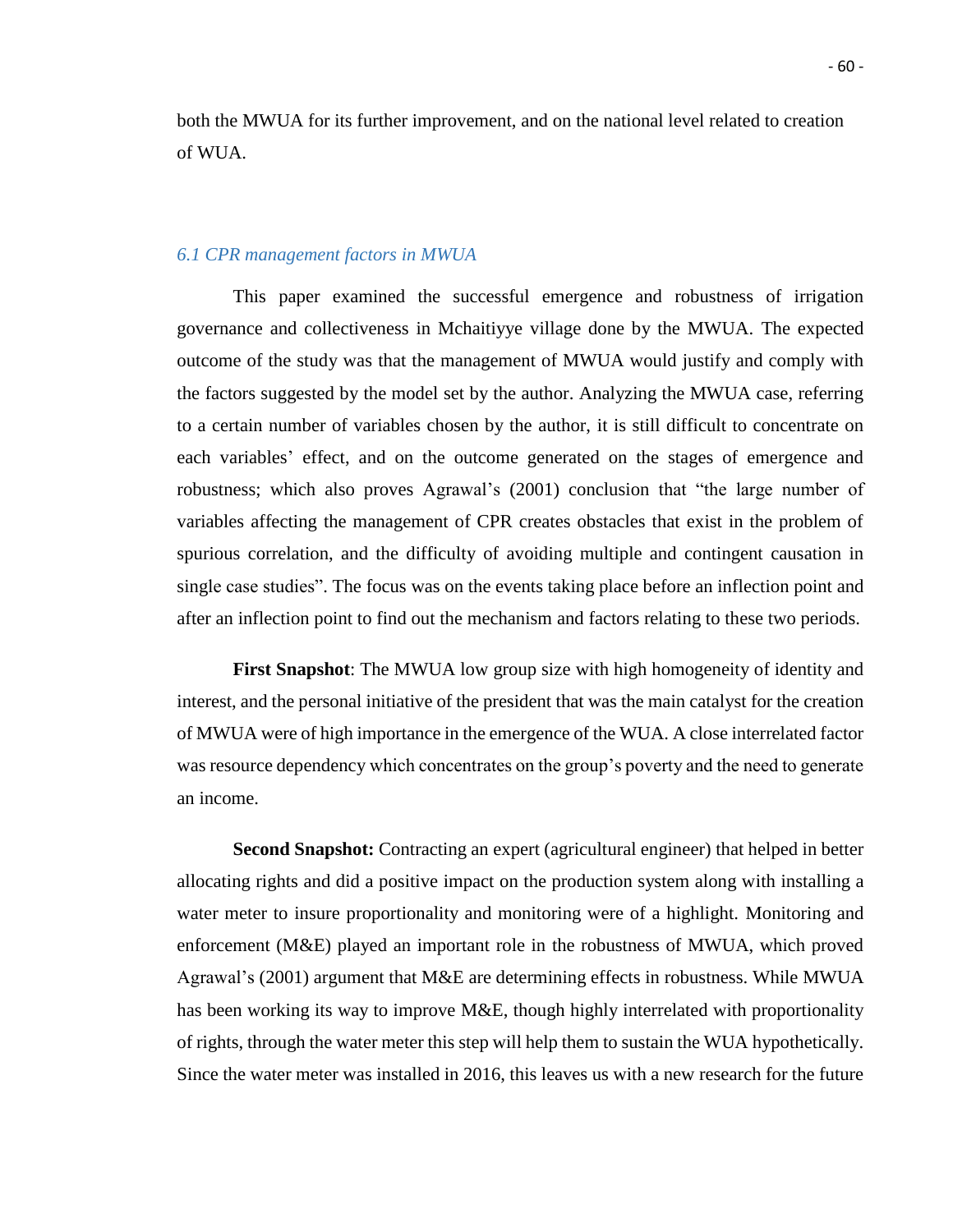to analyze how efficient was the MWUA with installing the water meter? And what role did the water meter have on monitoring and enforcement, and on proportionality?

**Societal Objective:** This paper proves that MWUA is well allocating water and developing Mchaitiyye in different aspects that are proved in the outcomes section. Although this case study is group specific, in addition person specific when it first started, other villages in Lebanon can learn and acknowledge that collective action is a high possibility to overcome governmental stagnation related to water rights and allocation. While hill lakes are now the primary development projects in rural Lebanon, especially in mountainous areas were water can be collected from precipitation gravitationally, these hill lakes are still privately owned and not organized under an Association leaving marginalized farmers with low water allocation.

**Scientific Objective:** MWUA case proves many theoretical points related to management of CPR. Though as any single case study the MWUA has its own specification, but what can be learnt from theory is that some variables to be implemented can improve the overall performance of MWUA. What can be a useful variable is *membership exclusivity* that enhances belonging and farmers incentives to collaborate. In addition, the leader had a big portion of the success in MWUA though leadership roles should be defined not to interfere with the farmers' participation in decision making and their overall participation in order to keep them motivated and aware of their liabilities towards the WUA and its sustainability, and this would lead to a further accountability of the MWUA by its farmers.

## *6.2 Recommendations and opportunities for the future*

#### 6.2.1 MWUA level

Advised by the engineer and according to the local conditions that are a dry climate with a dry wind that has a low moisture content and that leads to a high transpiration and evaporation rates, with a rocky red loamy soil that has low rates of calcium, and that has a low water holding capacity, the irrigation requirements per apple tree are: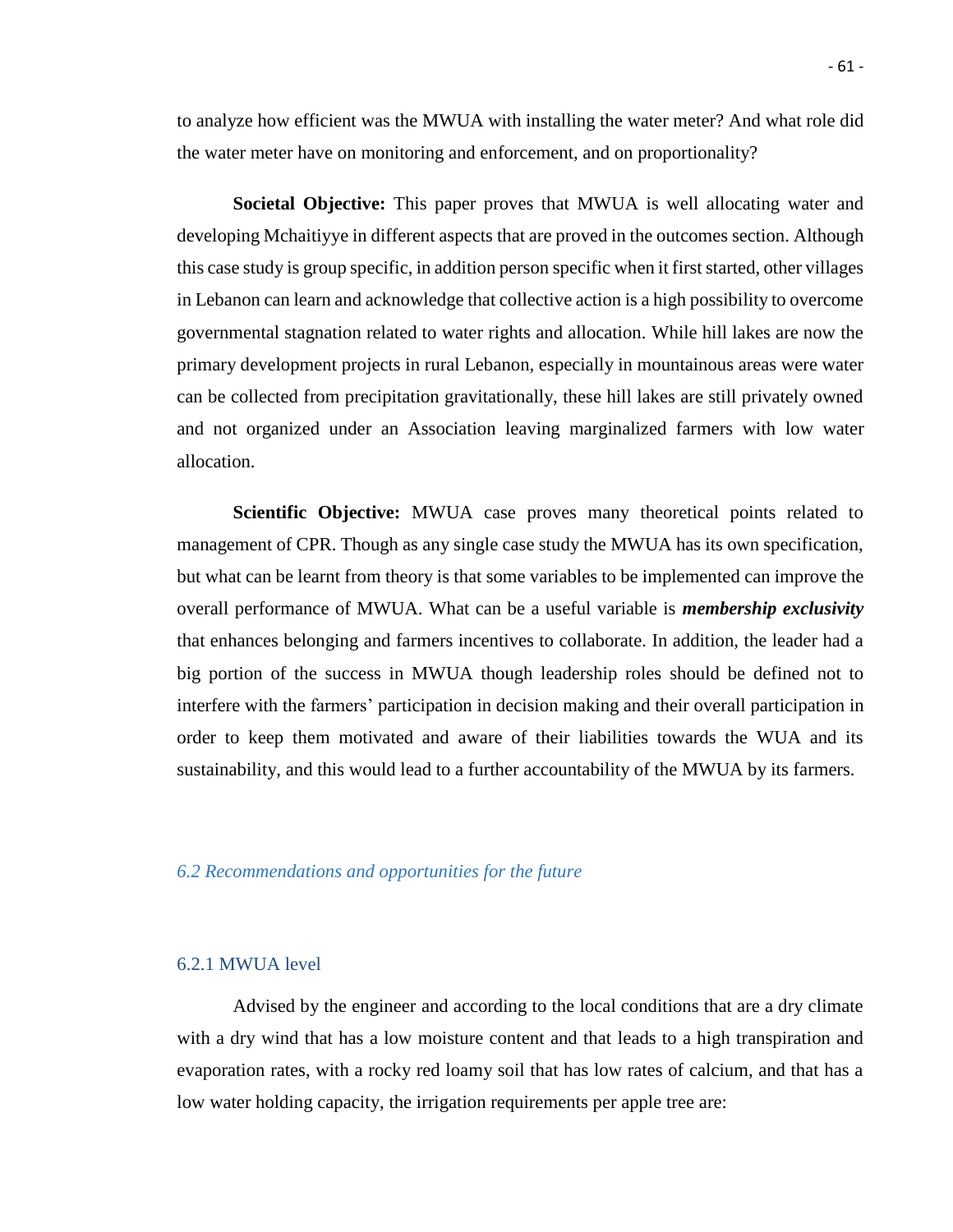5 year old trees require 15 – 20 Liters/ Day (Irrigation interval of 15- 20 days)

10 year old trees require 30 – 35 Liters/ Day

While in other areas of humid wind and a more moisture climate, the requirements are

5 year old trees require  $8 - 10$  Liters/day

10 year old trees require  $18 - 25$  Liters/day

For this reason the engineer advices the MWUA to shift their agricultural production to grapes for wine production that are suitable for this climate and that require less water intake than apples. In addition the grape varieties that are available for wine production better utilize and absorb water from the soil than the apple varieties grown in a soil that does not have calcium; in addition they have a lower cost of production and a ready market of wine production. The agricultural engineer acknowledges' that this is an idealistic solution that cannot be implemented within one year, but he suggests the shift of newly plantations and for farmers that are still willing to start cultivation. These improvements, through time, if done will increase the *financial viability* of both farmers and MWUA. In this case MWUA will increase its collections of fees that might ease the way of the association towards autonomy. Moreover the lower irrigation requirements of grapes will decrease the pressure on the resource if calculated upon the wells regeneration capacity. MWUA must take an important step in calculating the withdrawal and regeneration levels of the well in order to set a sustainable withdrawal quantity for the sustainability of the WUA and the sustainability of the well itself.

#### 6.2.2 National Level

National awareness raising campaigns towards the importance and efficiency of WUA should be conducted to farmers that lack the knowledge of collective action and its benefits. In addition, farmers will gain managerial training regarding water use and irrigation, as the example of MWUA. When new technology (drip irrigation) was introduced, farmers did not know the efficiency of water to be irrigated and the timing of irrigation. Moreover trainings on tension-meters and tools for measuring soil water content will help farmers in acknowledging irrigation needs.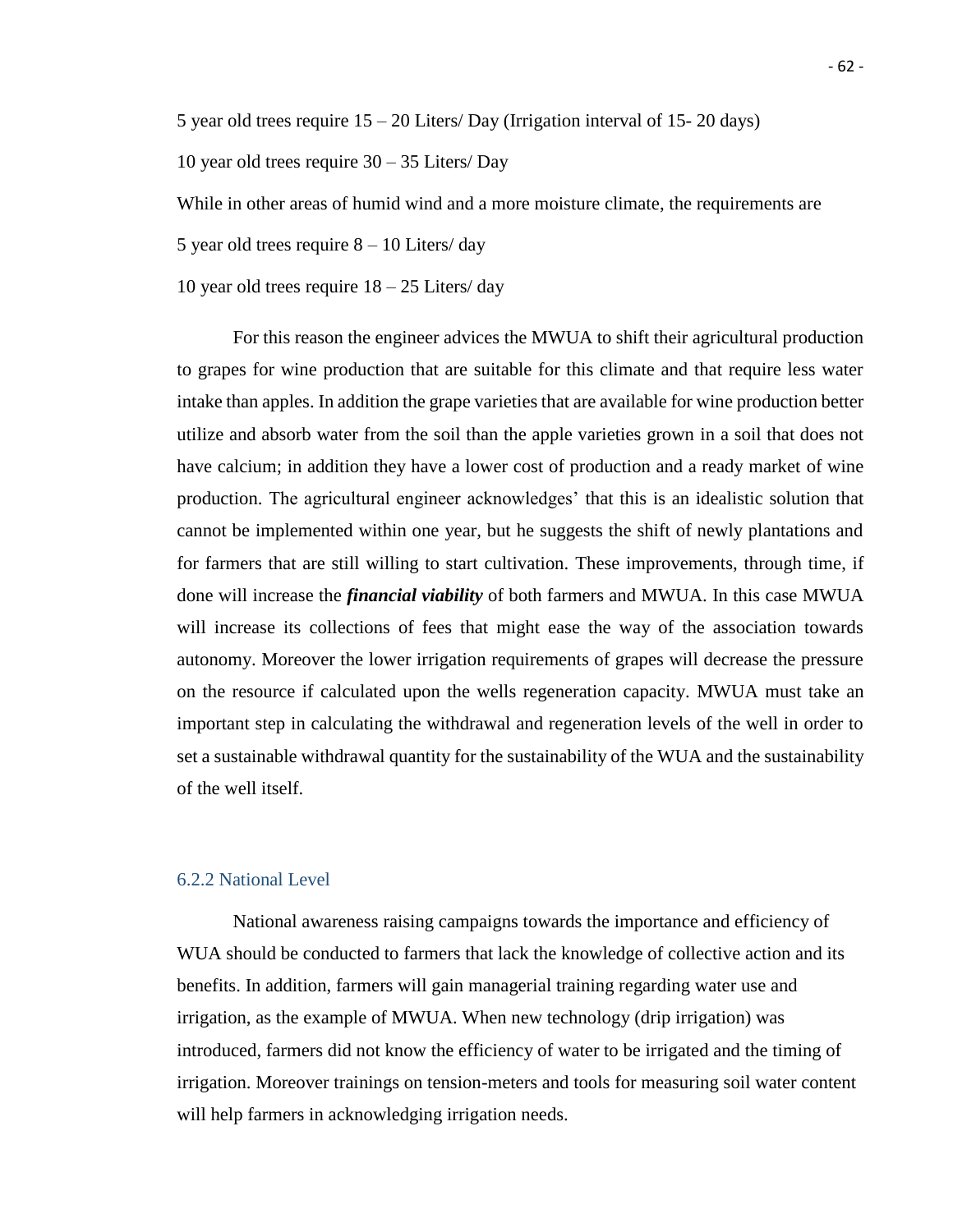Although this requires governmental interference, a question will be how much government is needed? And how much can actually the dull Lebanese government contribute? A set of scholars answered this question by calling for co-management<sup>28</sup> by splinting managerial authority between government units and Association groups. What's good for Lebanon is to orient external funds and projects towards empowering farmers to achieve the creation of WUA as a bottom up approach rather than a top down one that is being implemented currently (Gharious 2009). "It is true that initiatives are unfortunately not coming out from the farmers themselves because they lack the knowledge and they require capacity building but, in point of fact, they do call for more independency and accept WUAs<sup>29</sup>" which gives a higher tendency for the development of WUA in the future to solve the water allocation problem in rural Lebanon.

#### 6.2.3 Opportunities for the future

Notwithstanding the vast literature that exists as a basis in CPR management, neither theory, nor methodologies, nor technologies, nor strategies are adequately capable of responding to the complex nature of water issues, culture, religion, and background diversity of Lebanese rural communities. A country where resources complications are exasperated by urbanization growth as well as by refugee influx, and where water pollution is an important managerial issue causing water scarcity problems (Chamberlain 2014). The authors' compiled experience in the agricultural sector and in rural development in Lebanon (knowing the fact of high diversity and highly religious dependent and diverse structure of rural villages in Lebanon) acknowledges the opportunities of highly homogeneous groups of identity and past cooperative experience in villages that is mainly met through religious events and practices. In combination to the highlighted factors of the MWUA, leaders in diverse villages can be defined and trained for capacity building on managing WUA, in addition to the farmers training that was earlier mentioned. This combination will enable the same factors of CPR management to be available in different villages in Lebanon and it might lead to

 $\ddot{\phantom{a}}$ 

<sup>28</sup> Baland & Platteau 1996, Pinkerton 1989, Pinkerton & Weinstein 1995

<sup>&</sup>lt;sup>29</sup> Dr. Selim Catafago: President of LRA, former consultant of MEW, George Gharious 2009